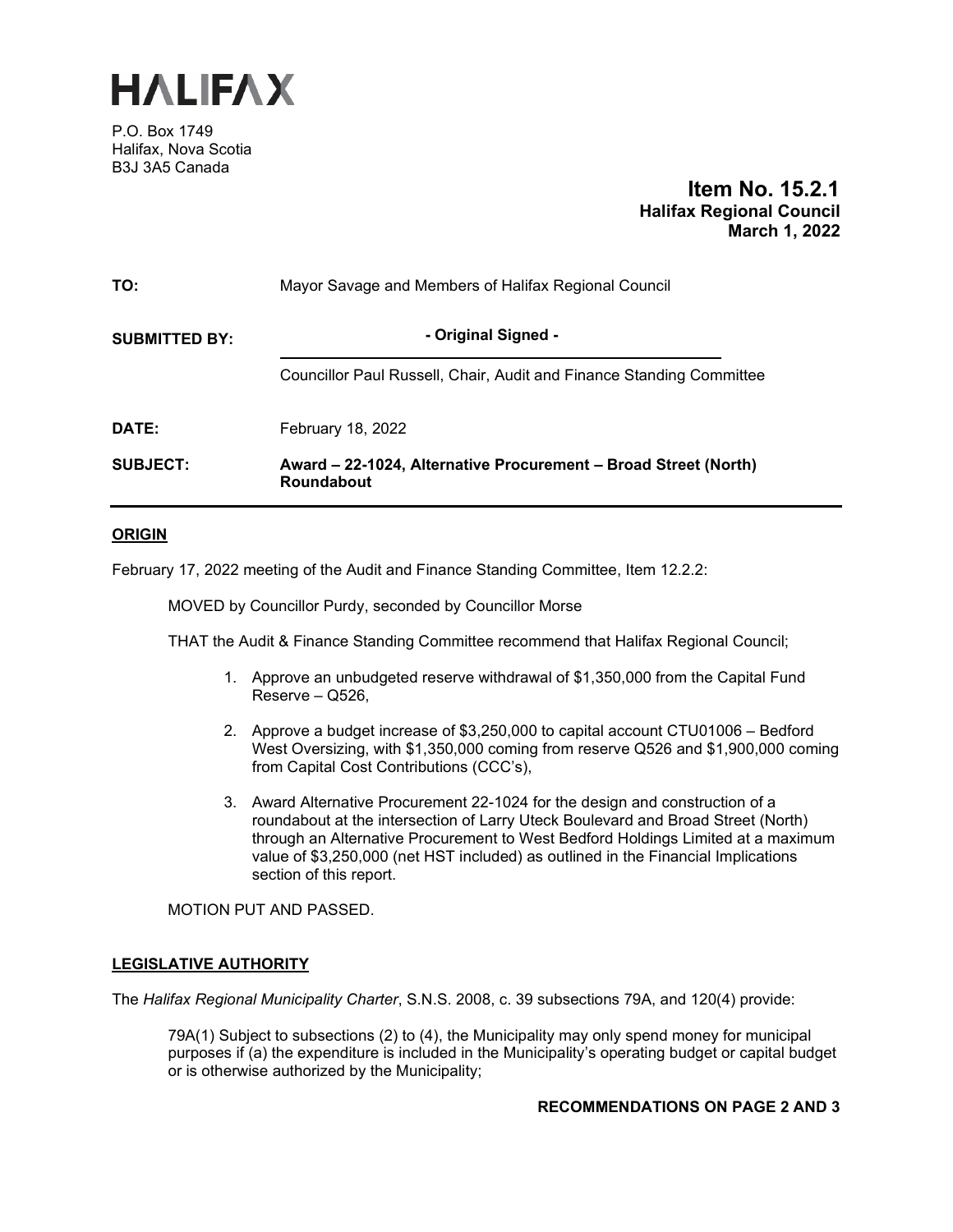79A(4) The Municipality may authorize capital expenditures that are not provided for in its capital budget if the total of such expenditures does not exceed the greater of … (c) the amount withdrawn from a capital reserve fund under subsection 120(4).

120(4) A withdrawal from the capital reserve fund shall be authorized by the Council, by resolution, and may only be used for (a) capital expenditures for which the Municipality may borrow; …

The Audit and Finance Standing Committee Terms of Reference, in Schedule 2 of Administrative Order 1, the *Procedure of the Council Administrative Order,* section 8 provides:

8. The Audit and Finance Standing Committee shall review and make recommendations on proposals coming to the Council outside of the annual budget or tender process including: … (g) the creation or modification of reserves and withdrawals not approved in the approved budget.

The *Financial Reserves Administrative Order* 2014-015-ADM, section 5 provides:

5. The Audit and Finance Standing Committee shall review and recommend to the Council for its consideration all impacts to the Reserves.

The recommended contract award complies with all the pre-requisites for awarding contracts as set out in section 26 of Administrative Order 2020-004-ADM, the *Procurement Administrative Order*.

Section 16 (2) of the *Procurement Administrative Order* states:

"For procurement opportunities that exceed thresholds set out in applicable trade agreements, Alternative Procurement may be used, provided that it is not done for the purpose of avoiding competition among suppliers or in a manner that discriminates against suppliers of any jurisdiction covered by an applicable trade agreement, in the following circumstances: …

(b) if the Goods, Services or Construction can be supplied only by a particular supplier and no reasonable alternative or substitute Goods, Services or Construction exist for any of the following reasons: …

(iii) due to an absence of competition for technical reasons"

Section 28 of the *Procurement Administrative Order* provides that Halifax Regional Council may approve contract awards of any amount.

## **RECOMMENDATION**

It is recommended that Halifax Regional Council:

- 1. Approve an unbudgeted reserve withdrawal of \$1,350,000 from the Capital Fund Reserve Q526,
- 2. Approve a budget increase of \$3,250,000 to capital account CTU01006 Bedford West Oversizing, with \$1,350,000 coming from reserve Q526 and \$1,900,000 coming from Capital Cost Contributions (CCC's),
- 3. Award Alternative Procurement 22-1024 for the design and construction of a roundabout at the intersection of Larry Uteck Boulevard and Broad Street (North) through an Alternative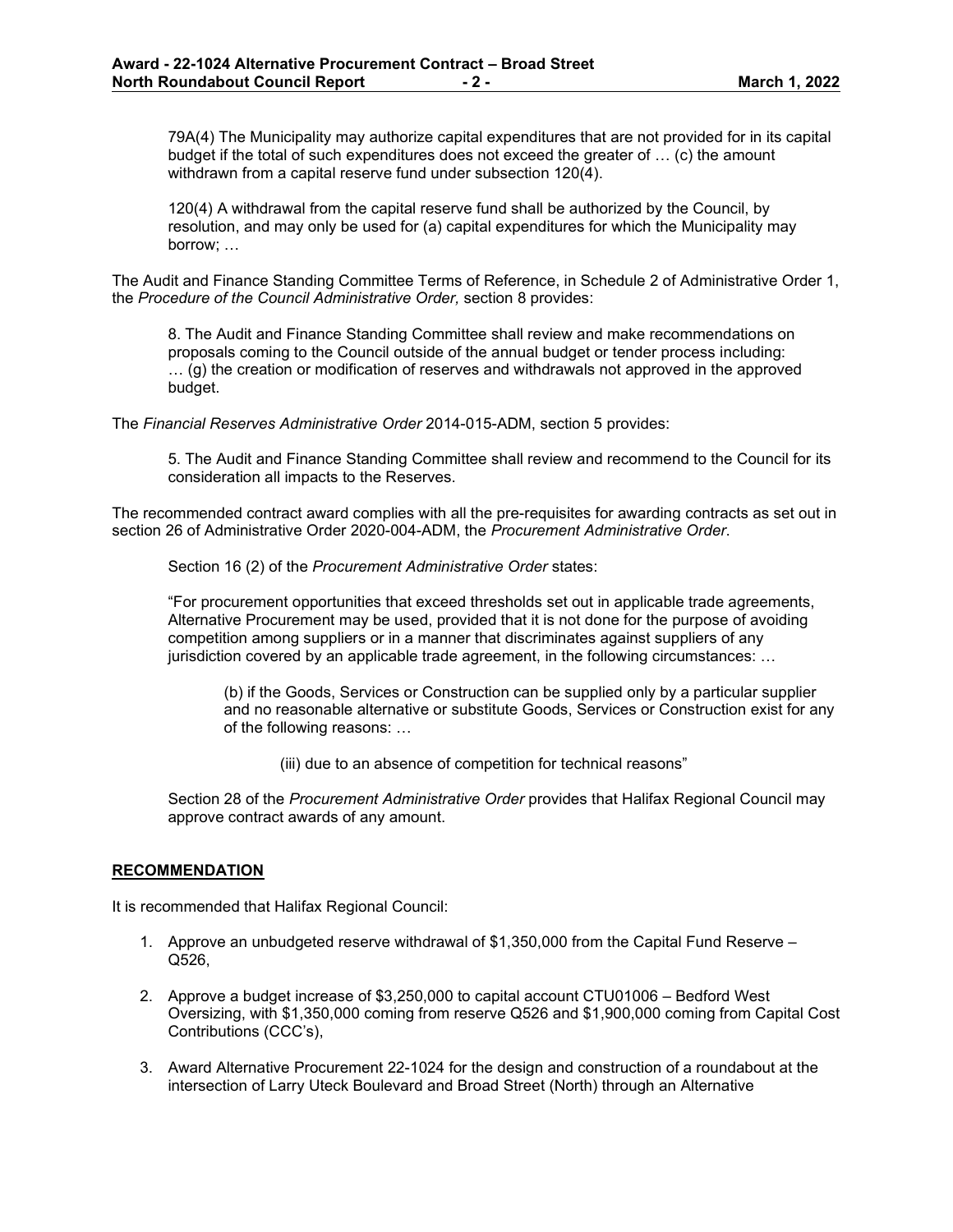Procurement to West Bedford Holdings Limited at a maximum value of \$3,250,000 (net HST included) as outlined in the Financial Implications section of the February 4, 2022 staff report.

#### **BACKGROUND**

A staff recommendation report dated February 4, 2022 pertaining to an alternative procurement process for the Broad Street North Roundabout was before the Audit and Finance Standing Committee for consideration at its February 17, 2022 meeting.

For further information, please refer to the attached staff recommendation report dated February 4, 2022.

#### **DISCUSSION**

The Audit and Finance Standing Committee considered the request and approved the recommendations as outlined in the February 4, 2022 staff report.

#### **FINANCIAL IMPLICATIONS**

Financial implications are outlined in the February 4, 2022 staff report.

#### **RISK CONSIDERATION**

Risk considerations are outlined in the February 4, 2022 staff report.

#### **COMMUNITY ENGAGEMENT**

The agenda, reports, and minutes of the Audit and Finance Standing Committee are posted on Halifax.ca.

## **ENVIRONMENTAL IMPLICATIONS**

Environmental implications are outlined in the February 4, 2022 staff report.

#### **ALTERNATIVES**

Alternatives are outlined in the February 4, 2022 staff report.

## **ATTACHMENTS**

Attachment 1 – Staff recommendation report dated February 4, 2022

A copy of this report can be obtained online a[t halifax.ca](http://www.halifax.ca/) or by contacting the Office of the Municipal Clerk at 902.490.4210.

\_\_\_\_\_\_\_\_\_\_\_\_\_\_\_\_\_\_\_\_\_\_\_\_\_\_\_\_\_\_\_\_\_\_\_\_\_\_\_\_\_\_\_\_\_\_\_\_\_\_\_\_\_\_\_\_\_\_\_\_\_\_\_\_\_\_\_\_\_\_

Report Prepared by: Annie Sherry, Legislative Assistant, Office of the Municipal Clerk. 902.943.8741  $\_$  ,  $\_$  ,  $\_$  ,  $\_$  ,  $\_$  ,  $\_$  ,  $\_$  ,  $\_$  ,  $\_$  ,  $\_$  ,  $\_$  ,  $\_$  ,  $\_$  ,  $\_$  ,  $\_$  ,  $\_$  ,  $\_$  ,  $\_$  ,  $\_$  ,  $\_$  ,  $\_$  ,  $\_$  ,  $\_$  ,  $\_$  ,  $\_$  ,  $\_$  ,  $\_$  ,  $\_$  ,  $\_$  ,  $\_$  ,  $\_$  ,  $\_$  ,  $\_$  ,  $\_$  ,  $\_$  ,  $\_$  ,  $\_$  ,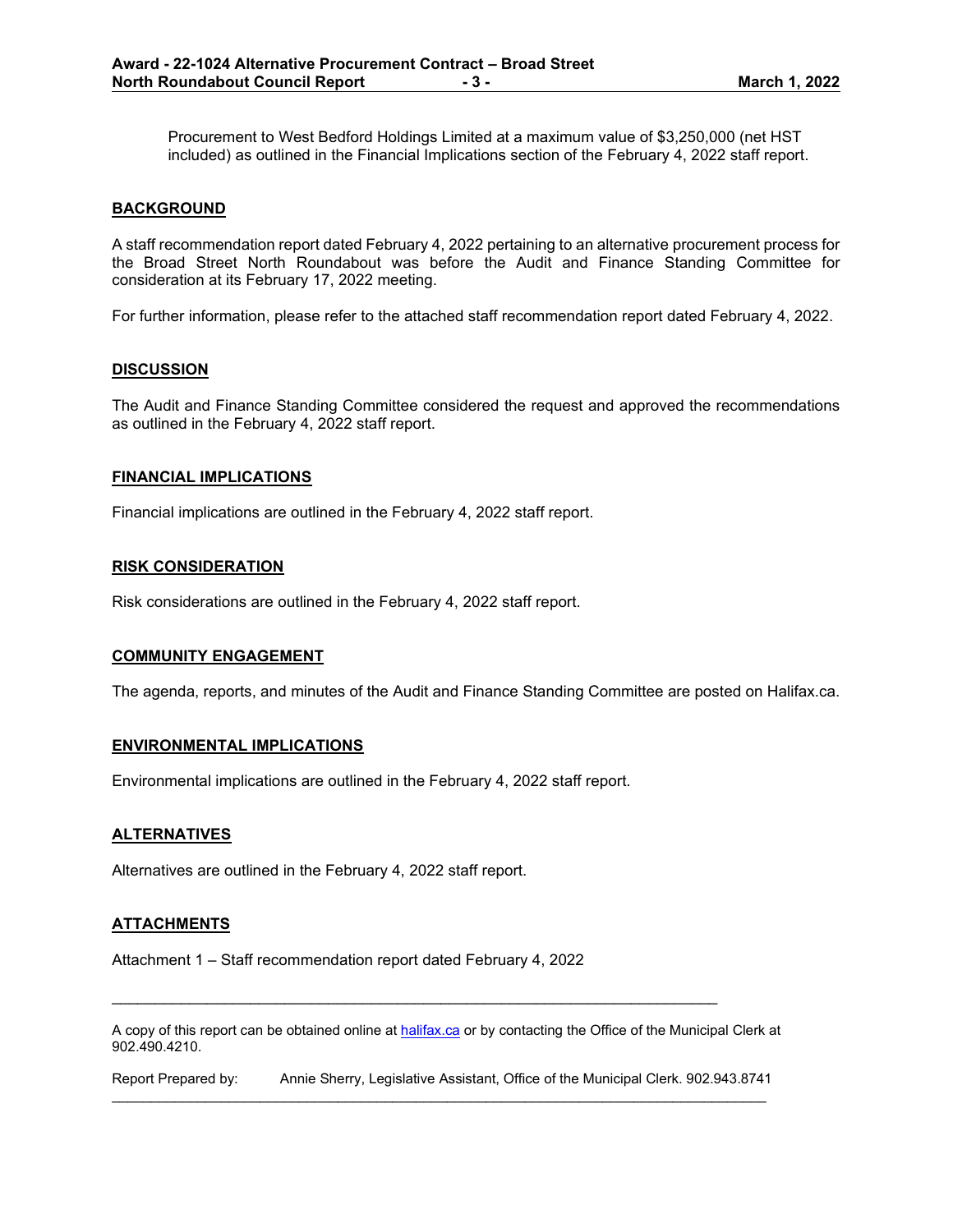

P.O. Box 1749 Halifax, Nova Scotia B3J 3A5 Canada

# **Item No. 12.2.2 Audit & Finance Standing Committee February 17, 2022 Attachment 1**

| TO:                  | Mayor Savage and Members of Halifax Regional Council                                 |  |  |
|----------------------|--------------------------------------------------------------------------------------|--|--|
| <b>SUBMITTED BY:</b> | - Original Signed -                                                                  |  |  |
|                      | Jacques Dubé, Chief Administrative Officer                                           |  |  |
| DATE:                | February 4, 2022                                                                     |  |  |
| <b>SUBJECT:</b>      | Award – 22-1024, Alternative Procurement – Broad Street (North)<br><b>Roundabout</b> |  |  |

## **ORIGIN**

At the May 12, 2009 Regional Council meeting, a motion was passed to implement a Capital Cost Contribution (CCC) program and Infrastructure Master Plan for the Bedford West Secondary Planning Strategy.

At the June 9, 2020 Regional Council Meeting, a motion was passed to amend the Infrastructure Master Plan for projects in the Bedford West Secondary Plan Area.

## **LEGISLATIVE AUTHORITY**

The Halifax Regional Municipality Charter, S.N.S. 2008, c. 39 subsections 79A, and 120(4) provide:

79A(1) Subject to subsections (2) to (4), the Municipality may only spend money for municipal purposes if (a) the expenditure is included in the Municipality's operating budget or capital budget or is otherwise authorized by the Municipality;

79A(4) The Municipality may authorize capital expenditures that are not provided for in its capital budget if the total of such expenditures does not exceed the greater of … (c) the amount withdrawn from a capital reserve fund under subsection 120(4).

120(4) A withdrawal from the capital reserve fund shall be authorized by the Council, by resolution, and may only be used for (a) capital expenditures for which the Municipality may borrow; …

The Audit and Finance Standing Committee Terms of Reference, in Schedule 2 of Administrative Order 1, the Procedure of the Council Administrative Order, section 8 provides:

**RECOMMENDATION ON PAGE 2**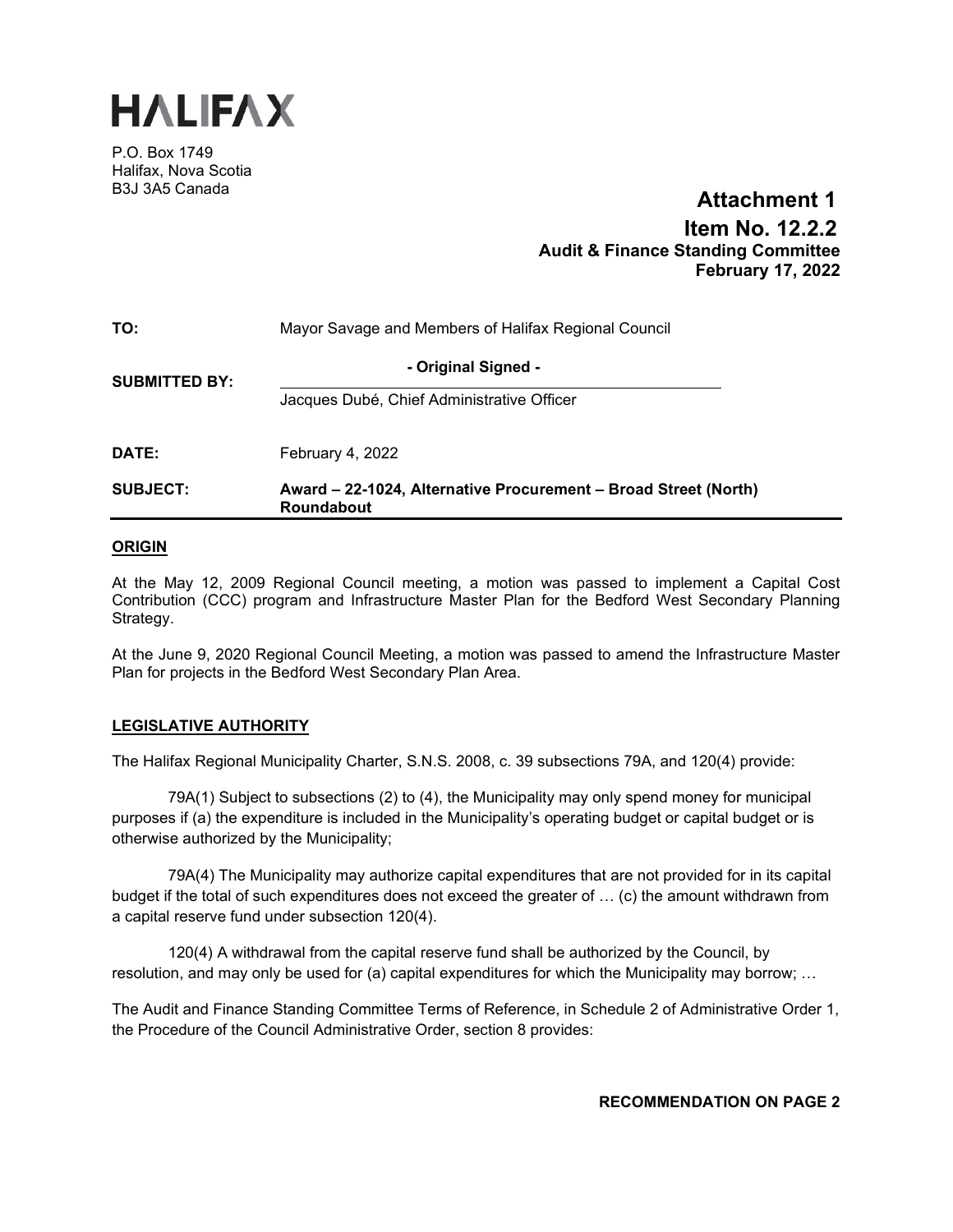8. The Audit and Finance Standing Committee shall review and make recommendations on proposals coming to the Council outside of the annual budget or tender process including: … (g) the creation or modification of reserves and withdrawals not approved in the approved budget.

The Financial Reserves Administrative Order 2014-015-ADM, section 5 provides:

5. The Audit and Finance Standing Committee shall review and recommend to the Council for its consideration all impacts to the Reserves.

The recommended contract award complies with all the pre-requisites for awarding contracts as set out in section 26 of Administrative Order 2020-004-ADM, the *Procurement Administrative Order*.

Section 16 (2) of the *Procurement Administrative Order* states:

"For procurement opportunities that exceed thresholds set out in applicable trade agreements, Alternative Procurement may be used, provided that it is not done for the purpose of avoiding competition among suppliers or in a manner that discriminates against suppliers of any jurisdiction covered by an applicable trade agreement, in the following circumstances: …

(b) if the Goods, Services or Construction can be supplied only by a particular supplier and no reasonable alternative or substitute Goods, Services or Construction exist for any of the following reasons: …

(iii) due to an absence of competition for technical reasons"

Section 28 of the *Procurement Administrative Order* provides that Halifax Regional Council may approve contract awards of any amount.

## **RECOMMENDATION**

It is recommended the Audit and Finance Committee recommend that Halifax Regional Council;

- 1) Approve an unbudgeted reserve withdrawal of \$1,350,000 from the Capital Fund Reserve Q526;
- 2) Approve a budget increase of \$3,250,000 to capital account CTU01006 Bedford West Oversizing, with \$1,350,000 coming from reserve Q526 and \$1,900,000 coming from Capital Cost Contributions (CCC's);
- 3) Award Alternative Procurement 22-1024 for the design and construction of a roundabout at the intersection of Larry Uteck Boulevard and Broad Street (North) through an Alternative Procurement to West Bedford Holdings Limited at a maximum value of \$3,250,000 (net HST included) as outlined in the Financial Implications section of this report.

## **BACKGROUND**

West Bedford Holdings Limited (WBHL) is currently developing significant parcels of residential and commercial lands in the area known as Bedford West, generally bounded by Highway 102, Hammonds Plains Road, and Kearney Lake. Larry Uteck Boulevard forms the main spine through the center of the area under development.

As development has progressed in the area, new roads have been constructed by WBHL and connected to Larry Uteck Boulevard, including Brookline Drive, Belle Street, Abbington Avenue, and Broad Street. Both Broad Street and Brookline Drive connect to Larry Uteck Boulevard in two locations due to their crescent shapes. This has created two new intersections at Broad Street (North) / Brookline Drive (North)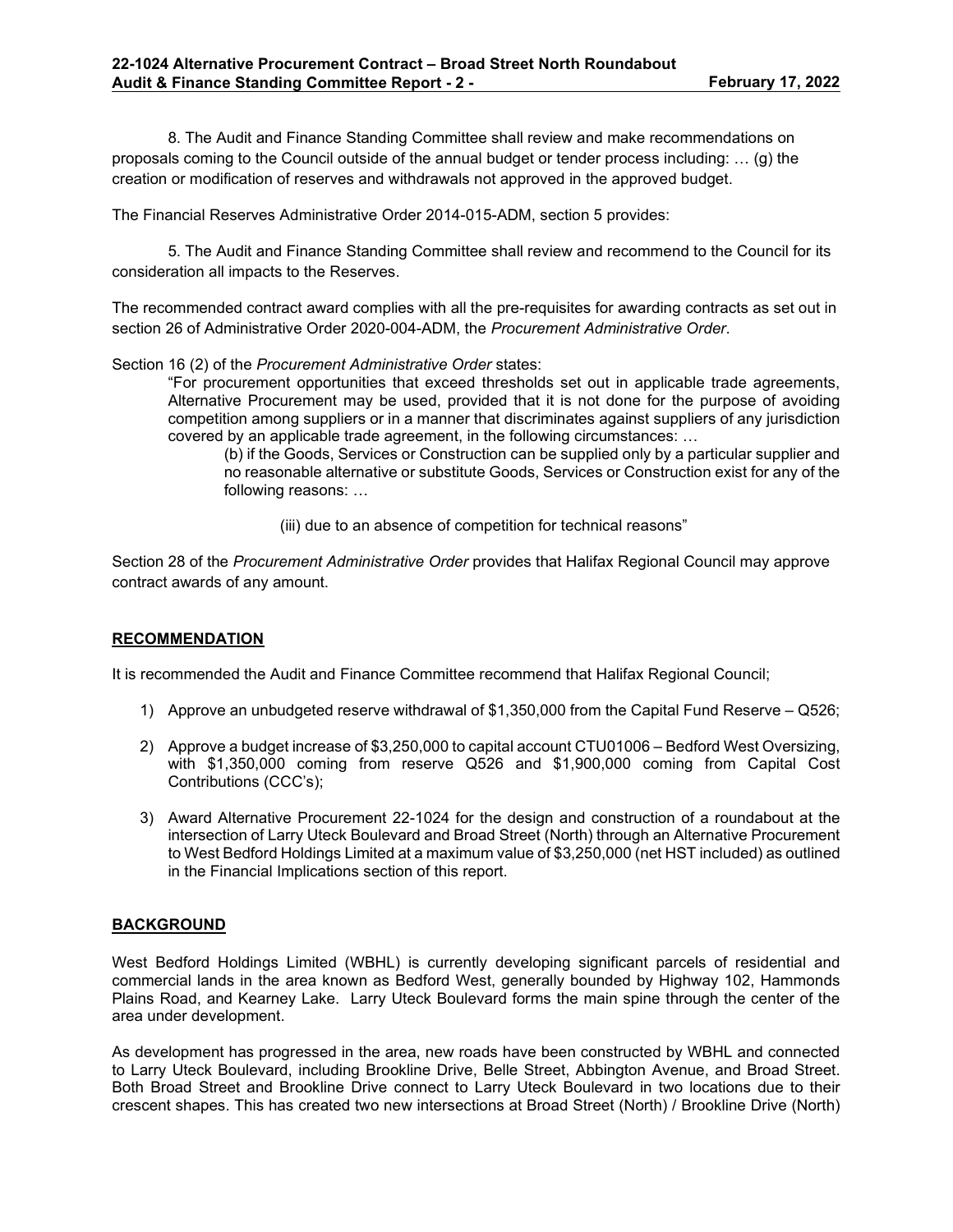and Broad Street (South) / Brookline Drive (South), which lie on either side of the Nova Scotia Department of Public Works (NSDPW) proposed corridor for Highway 113.

## **Multimodal Infrastructure Approach**

The original transportation infrastructure plan for Bedford West was created in 2009 and proposed several roadway projects to increase vehicle capacity to and through the area. With the Municipality's adoption of the Integrated Mobility Plan (IMP) in 2017, the focus of transportation infrastructure development has shifted to consider all transportation modes – walking/rolling, cycling, transit, goods movement, and driving. This necessitated a review of the infrastructure projects in the original plan and resulted in the following revised list of projects along Larry Uteck Boulevard, as approved by Regional Council in June 2020:

- Larry Uteck Boulevard multi-modal transportation upgrades multi-use pathway and sidewalks
- Intersection modifications Larry Uteck Boulevard at Hammonds Plains Road
- Larry Uteck Boulevard at Bluewater Road Traffic Signals
- Broad Street (North) Roundabout
- Broad Street (South) Roundabout

Since that time, staff have proceeded through the planning and design processes to advance and complete the following:

- In June 2021, Regional Council directed the award of the construction of a new roundabout at the intersection of Larry Uteck Boulevard and Broad Street (South). The new roundabout opened to traffic on December 23<sup>rd</sup>, 2021 with final landscaping and finishing work to follow this spring.
- Staff are currently proceeding with design work for multi-modal transportation upgrades along Larry Uteck Boulevard to connect the existing multi-use path that currently ends at Amesbury Gate to the developing areas in Bedford West.

## **The Intersection**

The intersection of Larry Uteck Boulevard and Broad Street (North)/Brookline Drive (North) ("the intersection") is currently operated via a stop sign on the eastern leg of the intersection, which is Broad Street (North). WBHL is currently constructing the road network to the west to create an eventual second minor approach to the intersection as the completion of Brookline Drive.

The development agreement between HRM and WBHL, dated September 23, 2016, states in Section 4.2.6 that WBHL is required to pay for the cost of applicable upgrades in one of four different scenarios dependent on the timing of construction and the intersection control type.

A review of future traffic operations in the area was performed for HRM by Griffin Transportation Group in April 2015. This review determined that a roundabout would be the preferred intersection design at both intersections of Broad Street with Larry Uteck Boulevard instead of traffic signals and turning lanes. Further discussions between HRM and Nova Scotia Department of Public Works (NSDPW) have confirmed the use of a roundabout for the intersection design at both locations.

Given the above and the fact that the roundabout is required as the construction of Brookline Drive and Broad Street (North) come to completion, the most applicable scenario is contained in Section 4.2.6 (d) of the Development Agreement, as follows:

"d) Roundabout is required in conjunction with construction of Road 7/8 (Broad Street North or Broad Street South) - The Municipality will tender the project subject to the approval of Council. The Municipality will construct the roundabout within 50 metres (164 ft) of the outside of the roundabout circle. The Developer shall cost share and contribute the value equivalent to the cost of traffic signals and turning lanes at the specific intersection. The Developer shall construct Road 7/8 to the roundabout at the Developers cost."

The cost of constructing permanent traffic signals and turning lanes is estimated to be \$550,000. This is the value contributed to HRM by WBHL that will be deducted from the overall cost of construction.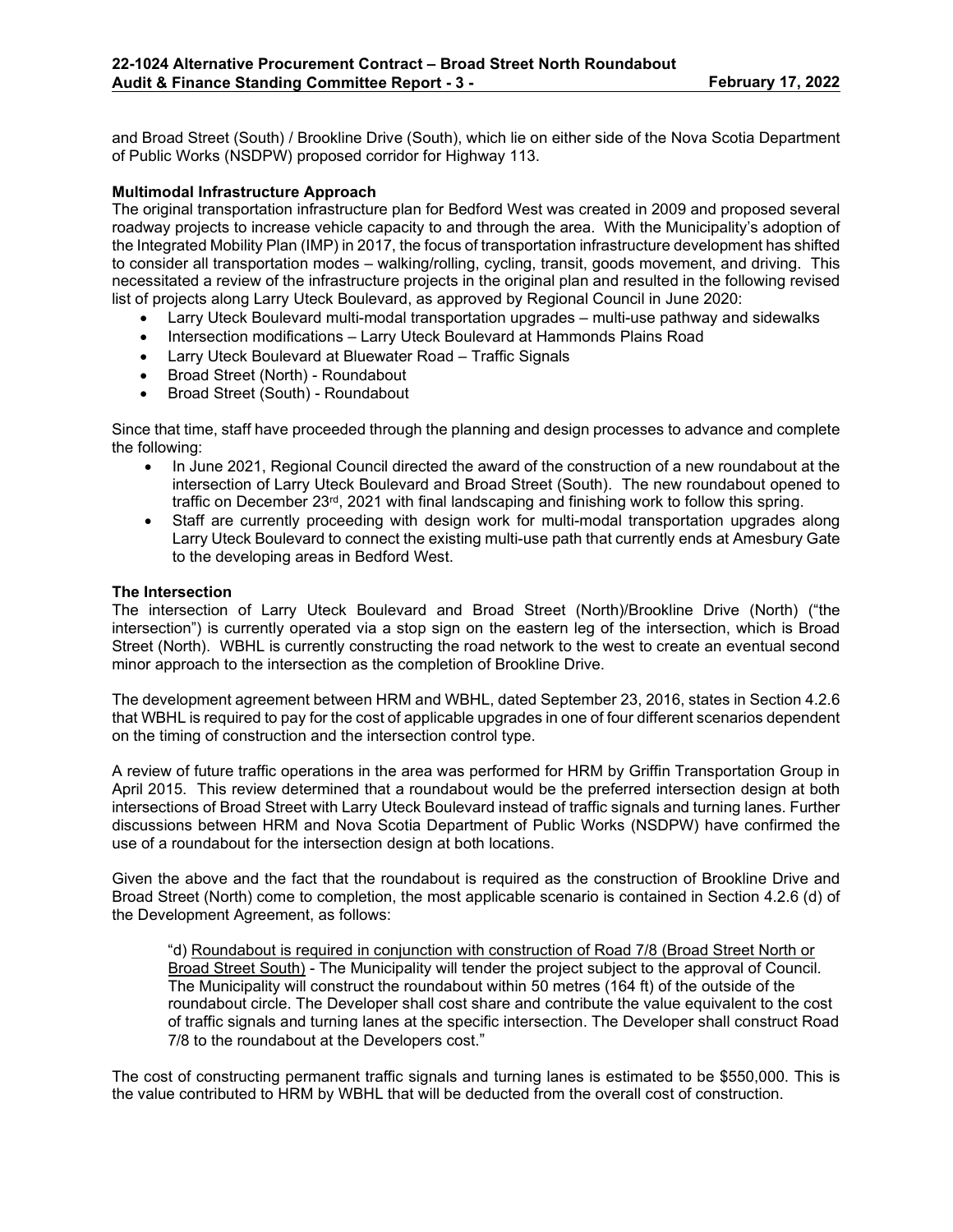## **Design Of The Intersection**

A conceptual design and cost estimate for construction was completed in early 2019. This design will have to be refined through functional and detailed design processes to be ready for construction this year.

The design process will follow the principles of the Integrated Mobility Plan to consider the safety, convenience, and utility of the new intersection by all travel modes (walking/rolling, cycling, transit, goods movement, and driving). And like the roundabout at Larry Uteck and Broad Street (South), the design will assume that Larry Uteck Boulevard is one lane per direction but will ensure that adequate right-of-way is available if widening of the corridor is necessary in the future.

Capital budget for construction of the roundabout was made available through the 2022-2023 capital budgeting process using the 2019 estimate of \$3,800,000. These funds were programmed for the 2023- 2024 fiscal year.

#### **Provincial Projects**

The Province of Nova Scotia is currently constructing two new schools in the northeast corner of the intersection of Larry Uteck Boulevard and Broad Street (North).

The Halifax Regional Centre for Education (HRCE) recently announced that the Pre-Primary to Grade 8 (PP-8) school is targeted to be complete for the start of the 2022-23 school year (September 2022), whereas the Grade 9 to 12 (9-12) school is targeted to be complete for the 2023-24 school year. **This is contrary to information previously released which targeted completion of the PP-8 school for the fall of 2023, and which was the reason staff had requested programming the roundabout construction for 2023.**

NSDPW continues to investigate the potential for the proposed Highway 113 that would pass over Larry Uteck Boulevard between the two Broad Street intersections. It does not appear on any current capital budgets for NSDPW and conversations with NSDPW staff indicate that it is not on any current plans for future work. If eventually built, the new highway would include an interchange with Larry Uteck Boulevard. NSDPW has indicated that the ramp terminals from this interchange would be roundabouts. Given the proximity to the two Broad Street intersections, consistency in intersection design will result in improved safety and efficiency for all road users along this corridor.

## **DISCUSSION**

As previously mentioned, the 2022-2023 capital budgeting process currently allocates the funds to construct the roundabout in 2023-24, which would mean construction during the 2023 construction season. Given that the PP-8 school will be opening in early September 2022, there would be significant safety and transportation benefits to the completion of the intersection during the same construction season, ideally in advance of the opening of the school.

As above, the intersection design currently exists at the conceptual stage and, as such, still requires significant technical work to progress through functional and detailed design to be constructed in 2022. Given current staffing resources and typical timelines for the internal design and review process, it would not be possible for the design and construction process to proceed through HRM's typical in-house processes for construction in 2022. For this reason, staff are recommending that Regional Council proceed with an alternative procurement process identical to the one applied in the completion of the Broad Street (South) roundabout in 2021: Direct WBHL to complete the technical design exercise, tender, and manage the construction of the roundabout on HRM's behalf.

WBHL is currently performing roadwork and other development activities along a significant portion of Larry Uteck Boulevard, including upcoming work this spring at the intersection with Belle Street and Abbington Avenue to the south of this location and the development of the residential sections of Bedford West to the west of Larry Uteck Boulevard.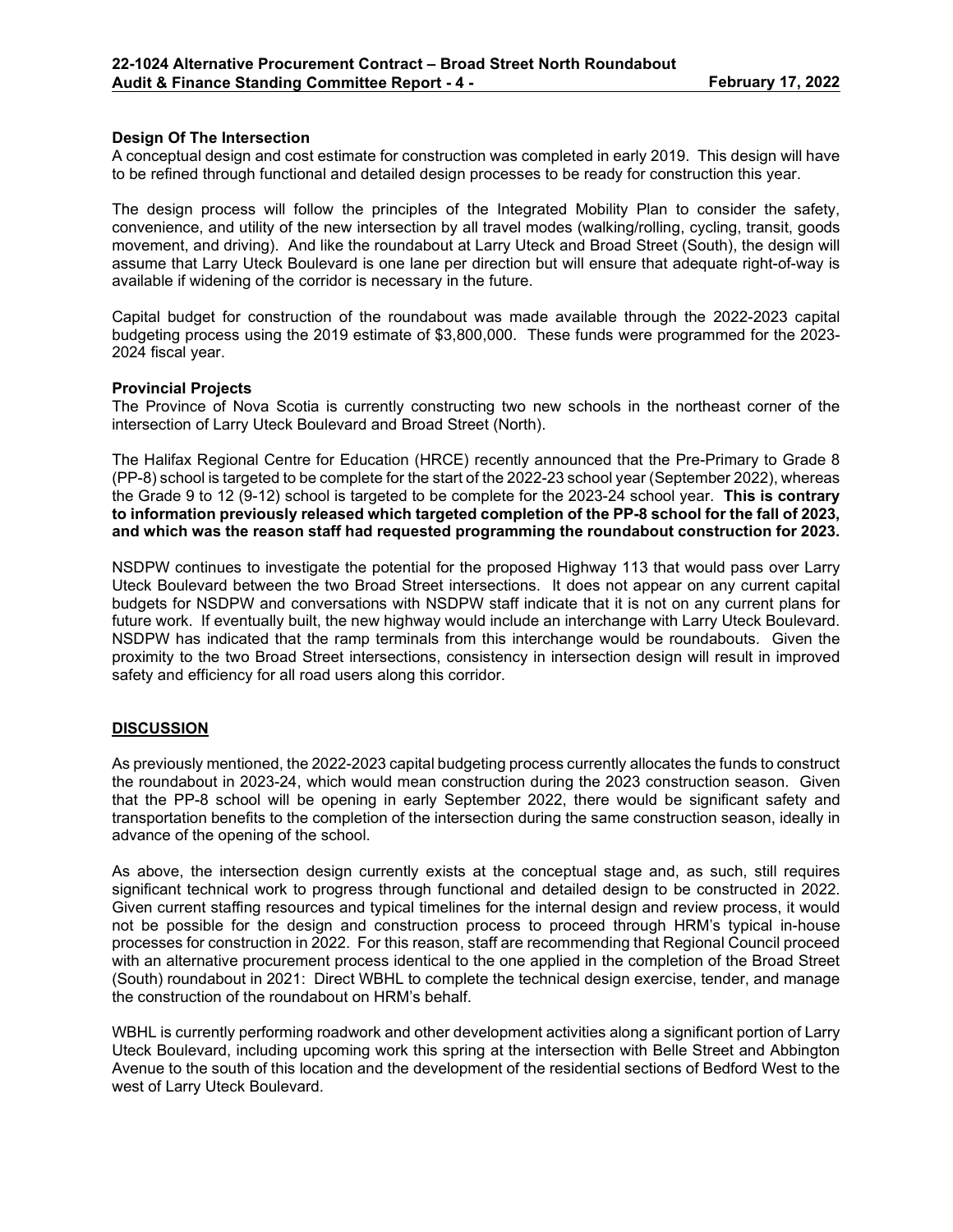Having WBHL perform the design and construction will accelerate the process using subconsultants for various aspects of the design and WBHL's substantial knowledge of the area and the technical challenges related to utilities, topography, access, and the pace of development. Additionally, as WBHL's subcontractors will be active in the area, safe coordination of the construction activities and operations at adjacent intersections (Bluewater Road, Broad Street (South), and Belle Street/Abbington Avenue) will also be simplified. The Municipality will provide WBHL with the funds to construct the intersection from the current capital budget minus \$550,000 to reflect the value of a signalized intersection with turning lanes, according to the terms of the Development Agreement. This same approach was applied successfully in the past for the construction of the Kearney Lake Connector in 2012 and the Broad Street (South) Roundabout in 2021.

The value of tenders for construction have tended to be higher throughout the COVID-19 pandemic than original estimates due to scarcity of materials and related fluctuations in prices. There is some risk that the actual cost of construction may exceed the approved capital budget requiring supplementary approvals. For instance, initial bids through the 2021 tender process for the Broad Street (South) roundabout exceeded the available capital budget, however WBHL and HRM staff were able to work with the low bidder to revise the quantities and construction approach to reduce the value of the tender to fit within HRM's capital budget.

WBHL will perform the design revisions and tender the construction of the roundabout pursuant to a construction agreement to be negotiated with HRM, similar to the approach that was applied during the 2021 project. WBHL will also be performing various construction management and inspection activities throughout construction. The costs will be determined through WBHL obtaining competitive bids in a fair and open tendering process to ensure fair market value for the work.

Staff will be involved at every step of the project and will coordinate inspection and takeover of the infrastructure following construction. The construction agreement will include mechanisms to ensure that WBHL's construction costs reflect value for money and incorporate HRM's standard road construction terms & conditions. The Municipality will be the owner of all construction warranties on the infrastructure.

## **FINANCIAL IMPLICATIONS**

The total cost of the project is \$3.8M. The developer (WBHL) is responsible for the cost of constructing permanent traffic signals and turning lanes which is estimated to be \$550,000. The cost of the traffic signals and turning lanes is not necessary with the installation of roundabouts therefore, WBHL will deduct that value from the overall cost of construction making the value of the award \$3.25M.

Under the original proposed budget allocation, 50% of the funding for the roundabout would have come from debt funding and 50% from the Capital Cost Contribution (CCC) for the area. To accommodate moving the funds to the 2022-2023 fiscal year, debt funding will no longer be possible. This portion of the funding will therefore come from account Q526 – Capital Fund Reserve. Finance has confirmed the availability in this account.

| <b>Budget Summary:</b> | Capital Account No. CTU01006 - Bedford West Road Oversizing |               |  |  |
|------------------------|-------------------------------------------------------------|---------------|--|--|
|                        | <b>Cumulative Uncommitted Budget Available</b>              | \$ 387,366    |  |  |
|                        | Add: Budget increase from Reserve Q526                      | $$1,350,000*$ |  |  |
|                        | Add: Budget increase from CCC's                             | \$1,900,000   |  |  |
|                        | Less: Alternative Procurement                               | \$3,250,000   |  |  |
|                        | <b>Balance</b>                                              | \$387,366     |  |  |
|                        | Capital Fund Reserve - Q526                                 |               |  |  |
|                        | <b>Beginning Balance</b>                                    | \$28,347,972  |  |  |
|                        | Less: Unbudgeted withdrawal                                 | \$1,350,000   |  |  |
|                        | <b>Remaining Balance</b>                                    | \$26,997,972  |  |  |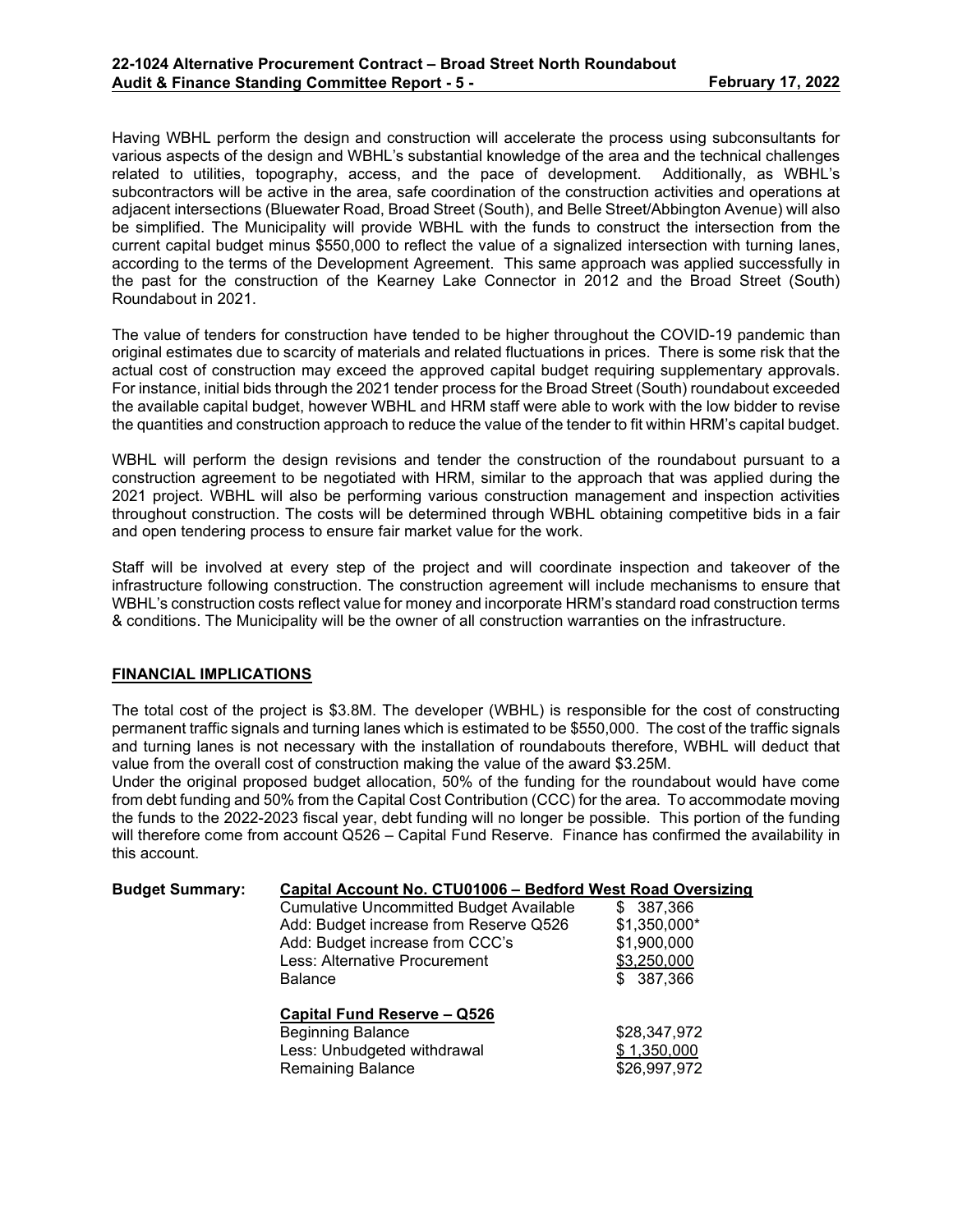\*HRM's net cost of the project is \$1,350,000. The actual contribution will be refined as a result of WBHL's tendering activity. This project has been ratified by Council for 2023/24, and the HRM share was intended to be funded by debt. Due to the timing change, HRM funding will come from Q526 – Capital Fund Reserve.

This project was estimated at \$3.8M in the proposed 2022/23 Capital Budget to begin in Year 2 (Fiscal 2023/24).

The balance of funds will be used for future transportation infrastructure projects in Bedford West.

## **RISK CONSIDERATION**

#### **Fair Market Value**

There is a risk that the Municipality will not receive fair market value for the services provided. This risk will be mitigated through requirements that the developer receive multiple bids for the completion of the work. This risk is considered to be low.

#### **Budget Exceedance**

There is a risk that the bids received through the tendering process will exceed the amount available in the capital budget. The risk is considered to be high. This risk would be identical if the Municipality were to execute the tender for construction. The recommended approach mitigates this risk through efficiencies in coordinating work via the developer who will be performing other roadworks in the area.

| <b>Risk</b>                 | Likelihood<br>$(1-5)$ | <b>Impact</b><br>$(1-5)$ | <b>Risk Level</b><br>(L/M/H/VH)                                                                                                                                         | <b>Mitigation</b>                                                                                                               |
|-----------------------------|-----------------------|--------------------------|-------------------------------------------------------------------------------------------------------------------------------------------------------------------------|---------------------------------------------------------------------------------------------------------------------------------|
| <b>Fair Market</b><br>Value | 2                     | 2                        |                                                                                                                                                                         | This risk will be mitigated through requirements that the<br>developer receive multiple bids for the completion of the<br>work. |
| <b>Budget</b><br>Exceedance | 3                     | 4                        | The recommended approach mitigates this risk through<br>efficiencies in coordinating work via the developer who<br>Н<br>will be performing other roadworks in the area. |                                                                                                                                 |

There are no significant risks associated with the recommendation in this report. To reach this conclusion, consideration was given to financial, legal and compliance, and service delivery risks.

#### **ENVIRONMENTAL IMPLICATIONS**

This project supports the Regional Plan settlement pattern of transit friendly, multi-modal communities, and is consistent with the assumptions for GHG reduction in HalifACT.

## **ALTERNATIVES**

Halifax Regional Council could choose not to approve the recommendation in this report and instead execute the design and construction tender through HRM's internal processes. The construction of the roundabout would therefore occur in the 2023-2024 fiscal year, as originally budgeted.

## **ATTACHMENTS**

No attachments.